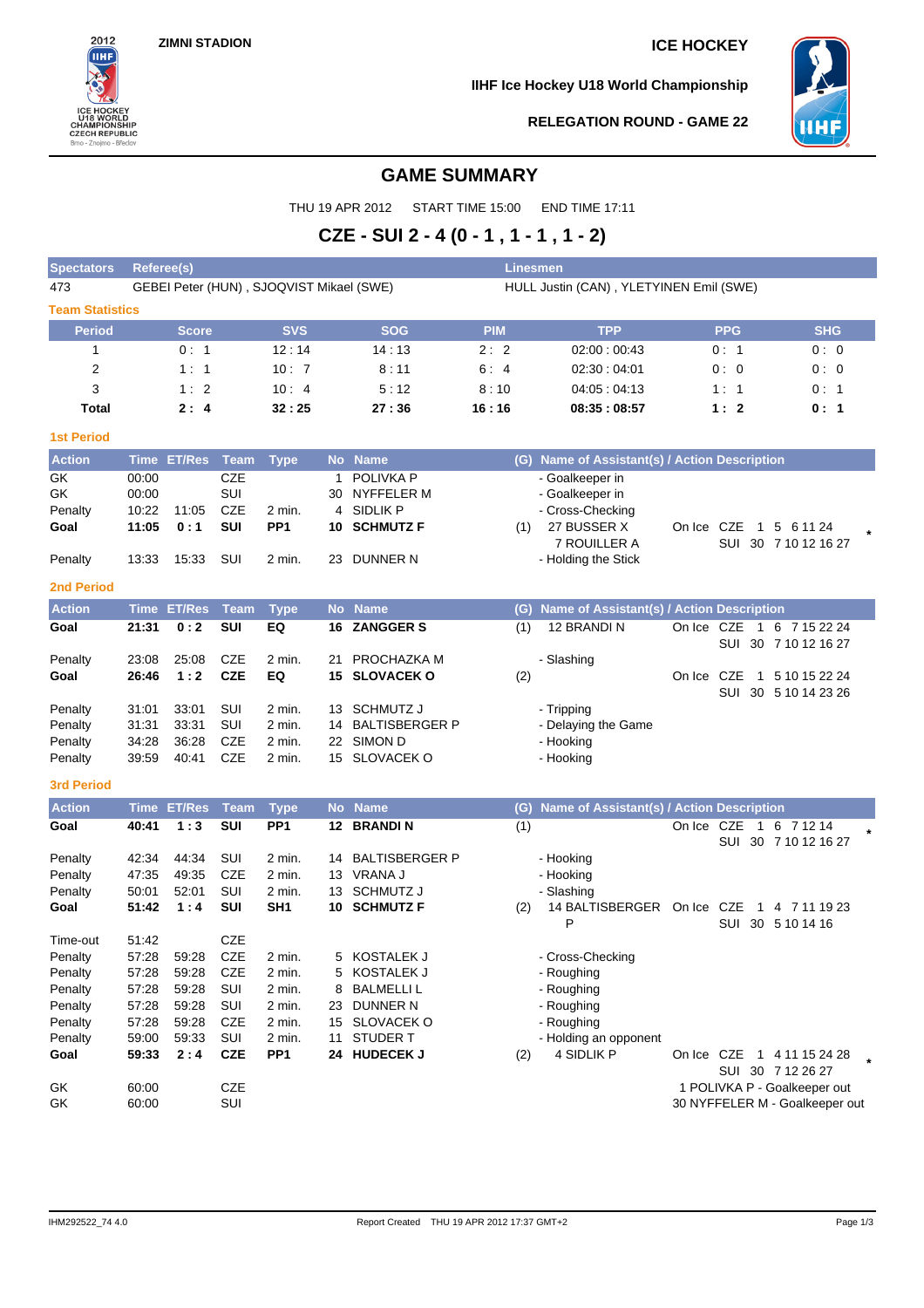

# **IIHF Ice Hockey U18 World Championship**



# **RELEGATION ROUND - GAME 22**

### **Goalkeeper Records**

## **Team : CZE - Czech Republic**

| Team: SUI - Switzerland |
|-------------------------|
|-------------------------|

| Mo Name \             | <b>SOG</b> | <b>SVS</b> | <b>MIP</b> | Mo Name            | <b>SOG</b> | <b>SVS</b> | MIP.  |
|-----------------------|------------|------------|------------|--------------------|------------|------------|-------|
| <b>POLIVKA Patrik</b> | 36         | 32         | 60.00      | 30 NYFFELER Melvin |            | 25         | 60:00 |
| 2 HRACHOVINA Dominik  |            |            |            | SCHLEGEL Niklas    |            |            |       |

### **Game Statistics**

**Team : SUI (white)**

| Team: CZE (red)    |                              |              |          |              |                |                |          |          |        |                |                      |                |           |                |             |
|--------------------|------------------------------|--------------|----------|--------------|----------------|----------------|----------|----------|--------|----------------|----------------------|----------------|-----------|----------------|-------------|
|                    | Head Coach: VEBER Jiri       |              |          |              |                |                |          |          |        |                | <b>Shots on Goal</b> |                |           |                |             |
| <b>No Pos</b>      | <b>Name</b>                  | G            | A        | P            | <b>PIM</b>     | $FO+$          | FO-      | $FO+/-$  | FO%    | 1              | $\overline{2}$       | 3 <sup>1</sup> | <b>OT</b> | <b>TS</b>      | $+/-$       |
| 4 D                | SIDLIK Petr +C               | 0            | 1        |              | 2              | 0              | $\Omega$ | 0        | 0.00   | 1              | 0                    | 0              |           | 1              | $-1$        |
| $\mathsf{F}$<br>11 | <b>MACHAC Patrik</b>         | 0            | 0        | 0            | 0              | 15             | 10       | 5        | 60.00  | 0              | $\Omega$             | $\Omega$       |           | 0              | $-1$        |
| 13 F               | <b>VRANA Jakub</b>           | 0            | 0        | $\Omega$     | 2              | 0              | $\Omega$ | $\Omega$ | 0.00   |                | $\Omega$             | $\Omega$       |           | 1              | $\mathbf 0$ |
| 23 F               | <b>TOMECEK Vojtech</b>       | 0            | 0        | 0            | $\Omega$       | $\mathbf 0$    | $\Omega$ | $\Omega$ | 0.00   | 1              | 1                    | 0              |           | $\overline{2}$ | $-1$        |
| D<br>28            | <b>SULAK Libor</b>           | 0            | 0        | 0            | 0              | $\mathbf 0$    | $\Omega$ | 0        | 0.00   | 0              | 1                    | 0              |           | 1              | $\mathbf 0$ |
| D<br>5             | <b>KOSTALEK Jan</b>          | 0            | 0        | 0            | 4              | 0              | 0        | 0        | 0.00   | 1              | 0                    | 0              |           | 1              | $+1$        |
| D<br>6             | <b>HOUFEK Jakub</b>          | 0            | 0        | 0            | 0              | 0              | $\Omega$ | $\Omega$ | 0.00   | 0              | 0                    |                |           | 1              | $-1$        |
| F<br>15            | <b>SLOVACEK Ondrej</b>       |              | $\Omega$ |              | 4              | 1              | 0        | 1        | 100.00 | $\Omega$       | $\overline{2}$       | $\Omega$       |           | 2              | $\mathbf 0$ |
| F<br>22            | <b>SIMON Dominik</b>         | 0            | 0        | 0            | 2              | 8              | 4        | 4        | 66.67  | 0              |                      |                |           | $\overline{2}$ | $\mathbf 0$ |
| 24 F               | HUDECEK Jan +A               |              | 0        |              | $\Omega$       | 3              | 8        | $-5$     | 27.27  | 3              | 1                    | $\overline{2}$ |           | 6              | $\mathbf 0$ |
| 7 D                | KNOT Ronald (BP)             | 0            | 0        | 0            | 0              | 0              | 0        | 0        | 0.00   | 2              | 0                    | 1              |           | 3              | $-2$        |
| 10 D               | STENCEL Jan                  | 0            | 0        | 0            | 0              | 0              | $\Omega$ | $\Omega$ | 0.00   | 0              | 0                    | $\Omega$       |           | 0              | $+1$        |
| F<br>12            | <b>SEDLACEK Pavel</b>        | $\Omega$     | 0        | $\Omega$     | $\Omega$       | $\overline{7}$ | 7        | 0        | 50.00  | $\overline{2}$ | $\Omega$             | $\Omega$       |           | $\overline{2}$ | $\mathbf 0$ |
| 14 F               | <b>MATEJCEK Martin</b>       | 0            | $\Omega$ | 0            | $\Omega$       | $\mathbf 0$    | $\Omega$ | $\Omega$ | 0.00   | 1              | $\mathbf 0$          | $\Omega$       |           | 1              | $\mathbf 0$ |
| 20 F               | <b>SOUMELIDIS Eustathios</b> | $\Omega$     | $\Omega$ | $\mathbf{0}$ | $\Omega$       | $\Omega$       | $\Omega$ | $\Omega$ | 0.00   | 1              | $\overline{2}$       | $\Omega$       |           | 3              | $\mathbf 0$ |
| 3 D                | <b>BEHAL Jiri</b>            | 0            | 0        | $\Omega$     | 0              | 0              | $\Omega$ | 0        | 0.00   | 1              | 0                    | 0              |           | 1              | 0           |
| F<br>16            | <b>CHLAPIK Adam</b>          | 0            | 0        | $\Omega$     | 0              | 0              | $\Omega$ | 0        | 0.00   | 0              | 0                    | 0              |           | 0              | $\mathbf 0$ |
| $\mathsf{F}$<br>18 | <b>ZADRAZIL Matei</b>        | 0            | 0        | 0            | 0              | 4              | 5        | $-1$     | 44.44  | 0              | $\Omega$             | $\Omega$       |           | 0              | $\mathbf 0$ |
| F<br>19            | VOLEK Dominik +A             | 0            | 0        | 0            | 0              | $\mathbf{1}$   | $\Omega$ | 1        | 100.00 | 0              | 0                    | 0              |           | 0              | $-1$        |
| 21 F               | PROCHAZKA Martin             | 0            | 0        | $\Omega$     | $\overline{2}$ | $\mathbf 0$    | $\Omega$ | $\Omega$ | 0.00   | $\Omega$       | $\Omega$             | $\Omega$       |           | 0              | $\mathbf 0$ |
| 1 GK               | <b>POLIVKA Patrik</b>        | 0            | 0        | 0            | 0              |                |          |          |        | 0              | 0                    | 0              |           | 0              |             |
| 2 GK               | <b>HRACHOVINA Dominik</b>    | 0            | 0        | 0            | 0              |                |          |          |        | 0              | 0                    | 0              |           | $\mathbf 0$    |             |
| Total              |                              | $\mathbf{2}$ | 1        | 3            | 16             | 39             | 34       | 5        | 53.42  | 14             | 8                    | 5              |           | 27             |             |

| ream : SUI (wnite) |                           |                |          |                |                |             |          |          |       |   |                |   |           |                |             |
|--------------------|---------------------------|----------------|----------|----------------|----------------|-------------|----------|----------|-------|---|----------------|---|-----------|----------------|-------------|
|                    | Head Coach: BOHREN Alfred |                |          |                |                |             |          |          |       |   | Shots on Goal  |   |           |                |             |
| <b>No Pos</b>      | <b>Name</b>               | G              | A        | P              | <b>PIM</b>     | $FO+$       | FO-      | $FO+/-$  | FO%   |   | $\overline{2}$ | 3 | <b>OT</b> | <b>TS</b>      | $+/-$       |
| 5 D                | LANZAROTTI Alessandro     | 0              | $\Omega$ | 0              | 0              | 0           | 0        | 0        | 0.00  | 0 | 1              | 0 |           | 1              | 0           |
| 8 F                | <b>BALMELLI Lukas</b>     | 0              | $\Omega$ | 0              | $\overline{2}$ | 10          | 12       | $-2$     | 45.45 | 2 | 0              | 0 |           | 2              | 0           |
| 14 D               | <b>BALTISBERGER Phil</b>  | 0              |          |                | 4              | 0           | $\Omega$ | $\Omega$ | 0.00  | 0 | 0              | 0 |           | 0              | 0           |
| 23 F               | DUNNER Nico +A            | 0              | $\Omega$ | 0              | 4              | 2           | 2        | 0        | 50.00 | 3 | 0              | 0 |           | 3              | $-1$        |
| 26 F               | <b>HERZOG Fabrice</b>     | 0              | $\Omega$ | $\Omega$       | $\Omega$       | $\mathbf 0$ | 1        | $-1$     | 0.00  | 0 | 0              |   |           | 1              | $-1$        |
| 7 D                | ROUILLER Anthony          | 0              |          |                | 0              | 0           | $\Omega$ | 0        | 0.00  | 1 |                |   |           | 3              | $+1$        |
| 10 F               | <b>SCHMUTZ Flavio</b>     | $\overline{2}$ | $\Omega$ | $\overline{2}$ | $\Omega$       | 14          | 7        | 7        | 66.67 | 1 | 0              |   |           | 2              | $+1$        |
| 12 F               | BRANDI Nicola (BP)        |                |          | 2              | 0              | 0           | $\Omega$ | $\Omega$ | 0.00  | 2 |                | 3 |           | 6              | $+1$        |
| 16 F               | <b>ZANGGER Sandro</b>     |                | $\Omega$ |                | $\Omega$       | 0           | $\Omega$ | $\Omega$ | 0.00  | 0 |                |   |           | $\overline{2}$ | $+2$        |
| 27 D               | <b>BUSSER Xeno</b>        | 0              |          | 1              | $\Omega$       | 0           | $\Omega$ | $\Omega$ | 0.00  | 0 | 0              |   |           | 1              | $+1$        |
| 9 D                | KREIS Samuel +C           | 0              | $\Omega$ | $\mathbf 0$    | 0              | $\mathbf 0$ | 0        | 0        | 0.00  | 1 | 0              | 0 |           |                | $\mathbf 0$ |
| 13 F               | <b>SCHMUTZ Julian</b>     | 0              | $\Omega$ | 0              | 4              | 0           | $\Omega$ | $\Omega$ | 0.00  | 1 | 0              |   |           | $\overline{2}$ | 0           |
| 17 F               | <b>SIEBER Lukas</b>       | 0              | $\Omega$ | 0              | $\Omega$       | 0           |          | -1       | 0.00  | 1 | 0              |   |           | $\overline{2}$ | 0           |
| 20 D               | SARTORI Riccardo          | 0              | 0        | 0              | $\Omega$       | 0           | 0        | 0        | 0.00  | 1 |                |   |           | 3              | 0           |
| 21 F               | <b>MULLER Marco</b>       | 0              | 0        | $\mathbf 0$    | $\mathbf 0$    | 4           | 9        | -5       | 30.77 | 0 | 0              |   |           | 1              | 0           |
| 4 D                | <b>ZUBER Timon</b>        | 0              | $\Omega$ | 0              | 0              | 0           | $\Omega$ | 0        | 0.00  | 0 | 0              | 0 |           | 0              | 0           |
| $\mathsf{F}$<br>11 | <b>STUDER Thomas</b>      | 0              | $\Omega$ | 0              | 2              | 0           |          | $-1$     | 0.00  | 0 | 0              | 0 |           | 0              | 0           |
| 18 F               | <b>KUMMER Dario</b>       | 0              | $\Omega$ | $\Omega$       | $\Omega$       | 4           | 6        | $-2$     | 40.00 | 0 | 3              | 0 |           | 3              | 0           |
| 19 F               | <b>DIEM Ramon</b>         | 0              | 0        | 0              | 0              | 0           | 0        | 0        | 0.00  | 0 | 2              | 0 |           | $\overline{2}$ | 0           |
| 24 F               | SIMION Dario +A           | 0              | $\Omega$ | $\Omega$       | $\Omega$       | $\mathbf 0$ | $\Omega$ | $\Omega$ | 0.00  | 0 |                | 0 |           | 1              | 0           |
| 1 GK               | <b>SCHLEGEL Niklas</b>    | 0              | $\Omega$ | 0              | $\mathbf 0$    |             |          |          |       | 0 | 0              | 0 |           | 0              |             |